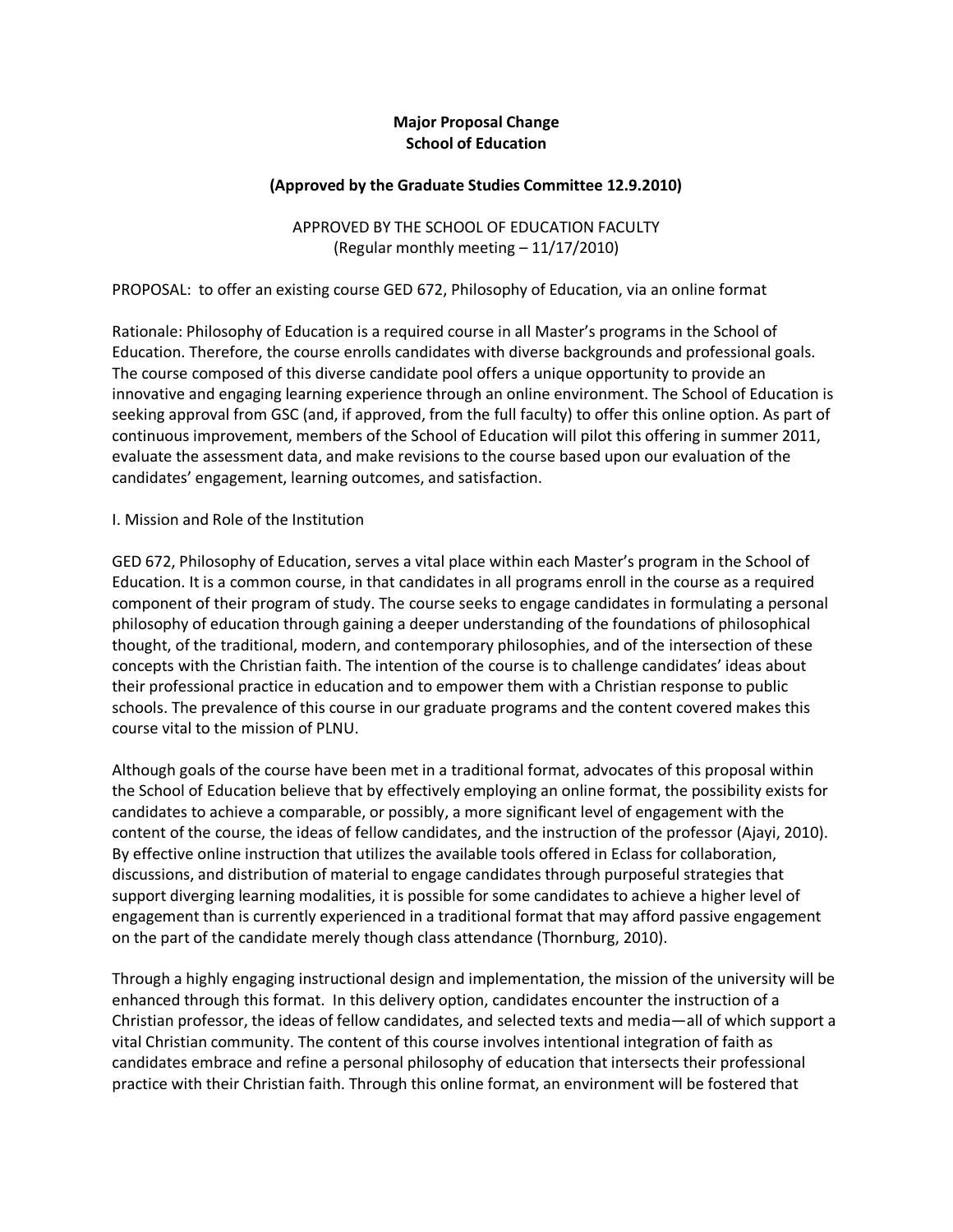draws out candidates spiritual perspectives as they engage in this learning experience. Indeed, through this format, the minds of candidates can be richly engaged and challenged.

Each of the Institutional Learning Outcomes (ILOs) aligned with School of Education Learner Outcomes can be met through the online instruction for this course.

- ILO: Display openness to new knowledge and perspectives, think critically, analytically, and creatively, and communicate effectively. The Candidate Learning Outcomes (CLOs) for this course explicitly address this goal. Through the online format of this course this outcome will be fulfilled through the delivery of content, the assignments, and the interaction between the professor and candidates as well as among candidates. Collaboration tools in Eclass, such as Discussion Boards, Groups, and Journals will be used to facilitate interaction among candidates and the professor. Presentation of content via assigned readings, brief presentations from the professor digitally recorded using Adobe Connect, and structured learning experiences will serve the purpose of engaging candidates to achieve these ILOs.
- ILO: The development of students as whole persons A complete education prepares women and men to live full lives that integrate the pursuit of knowledge with beliefs, values, and actions. Holistic learning prepares students to make a positive difference in the world.

In this course, candidates develop of a personal philosophy of education that integrates their beliefs about education and their work as professionals in the public sector. Candidates will encounter the professional standards of their respective fields and the Wesleyan tradition of social action as they develop a personal philosophy that guides their work and presence in the world. Engagement with the professor and with fellow candidates through the collaboration tools in the online community will support the process of holistic learning.

ILO: Serving in the context of faith: The university community understands itself to be stewards, not owners, of time, talent, and selves. Part of the call to Christians is to serve the world, working to better the condition of humankind both locally and globally.

Candidates engage in ideals regarding education and the role that education as an institution plays in society. A CLO for this course involves candidates assessing their professional growth that involves reflection on their personal philosophy and strategies to put this into action in their professional work in schools. This will be addressed through interaction with the professor through Threaded Discussions and Journaling.

Candidates will have the opportunity to select this course delivery option or the traditional format, thus the intended student population will be served by offering choice that meets their learning and professional needs. As many of our candidates in the School of Education are working professionals with competing demands for their time, this online format could afford them a greater level of flexibility with meeting course learning outcomes.

### II. Accreditation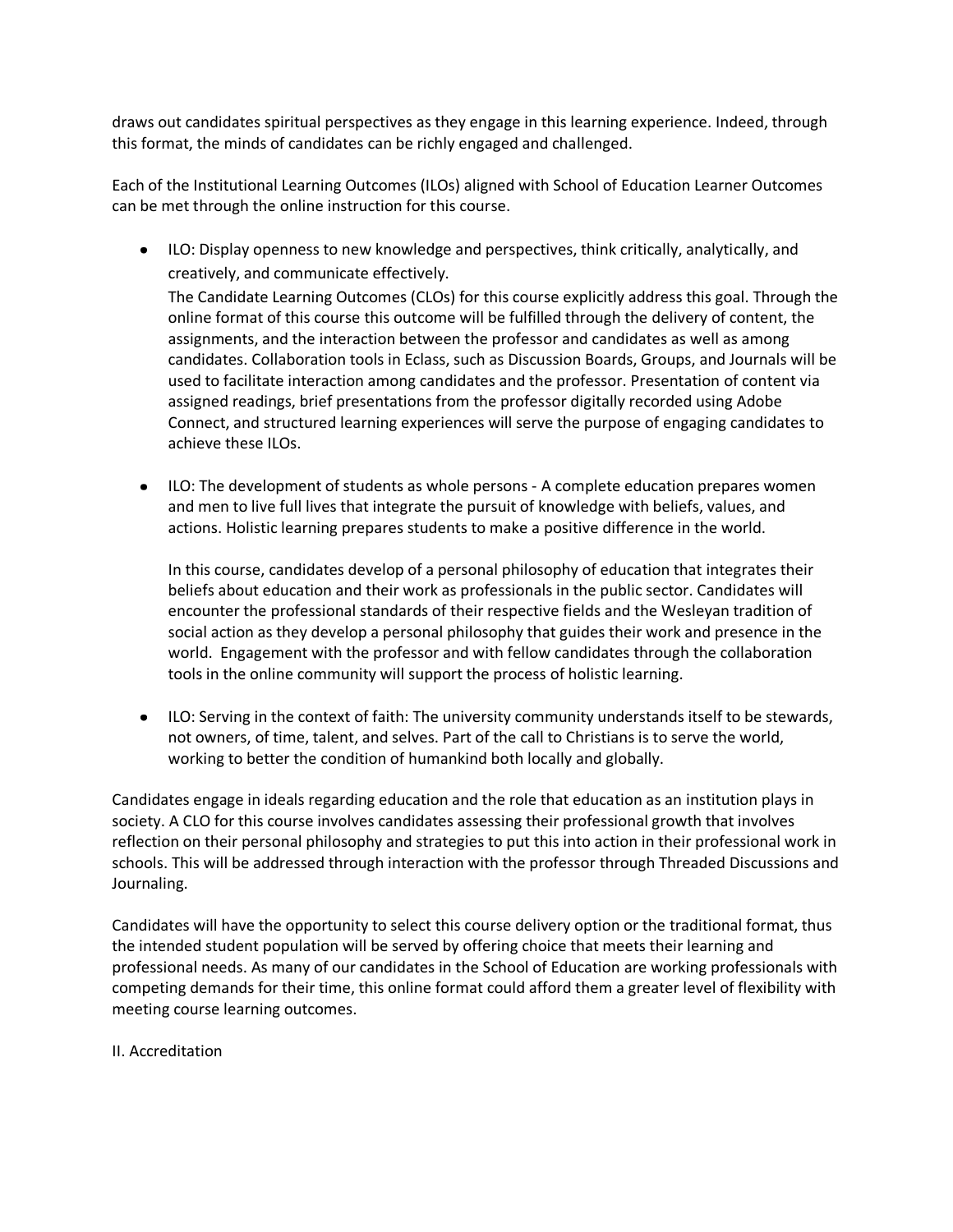The School of Education will work with the Office of Institutional Effectiveness to ensure that any substantive changes meet with the approval of regional accreditation agencies. WASC only requires a Substantive Change application is the Program exceeds 50% of the curricula being delivered by technology.

## III. Faculty Qualifications and Support

A. The professor to teach this course in the pilot for summer 2011 will be Josh Emmett, Ph.D. As a member of the School of Education and the Program Director for the MAT-Single Subject Program, he possesses academic qualifications to teach this course. He has taught the course in the traditional format in summer 2009, spring 2010, and summer 2010, thus he possesses familiarity with the content, the CLOs, and the assessments for the course. Dr. Emmett has participated in PLNU-offered training in use of Eclass 9, Adobe Connect, and Video Conference Certification program. He utilized a number of Eclass tools in structuring the series of courses EDU 622-629 for candidates across all Regional Centers in summer 2011. He is also a member of the Technology Committee for the School of Education.

Dr. Emmett will collaborate with Instructional Technology to employ a high-quality online instructional model and the use of best practices for electronically delivered curricula. Dr. Emmett will also collaborate with his colleague Dan Hall, member of the School of Education and co-chair of the GSC subcommittee on Technology. Dan Hall is currently completing his doctoral studies in Instructional Technology as much of his research focuses on using technology to engage learners, including the use of online instruction. He is well well-versed in best practices of online instruction and has experience in delivering online instruction and as a graduate student receiving online instruction. This collaborative process between Dr. Emmett and these colleagues will ensure a high quality course design, quality implementation of the online instruction, and inform course revisions which will be based on formative and summative feedback. This will also serve the assessment of candidate learning outcomes.

B. The School of Education will arrange for technical support with ITS to produce this instructional delivery. Such support will include access to the media server to store large media files that will be part of the instructional delivery, technical support with use of Adobe Connect, including licenses to support student access, and technical support to ensure reliability of features of Eclass. Compliance with fair use policy and copyright guidelines will occur. Dr. Emmett is participating with an ad hoc group of PLNU faculty and library personnel regarding the development of revised copyright procedures, including for digital media.

C. The university will need to develop a policy regarding the impact on faculty load for developing online courses. At this time, there is no particular impact on faculty load. The ownership of the course content remains with the university as well as the responses/communication of the students and the professor. At this time, the university does not have a policy regarding ownership of intellectual property for online course content, structure, or delivery. Presence of such a policy would address any prospective issues that might arise regarding intellectual property rights. For faculty evaluation purposes, candidates will use the IDEA evaluation forms as part of the university evaluation system.

### IV. Curriculum, Instruction and Assessment

- A. Candidate Learning Outcomes
	- 1. The Candidate Learning Outcomes for this online course format will match the CLOs for the course offered in a traditional format. Therefore, those CLOs are currently in alignment with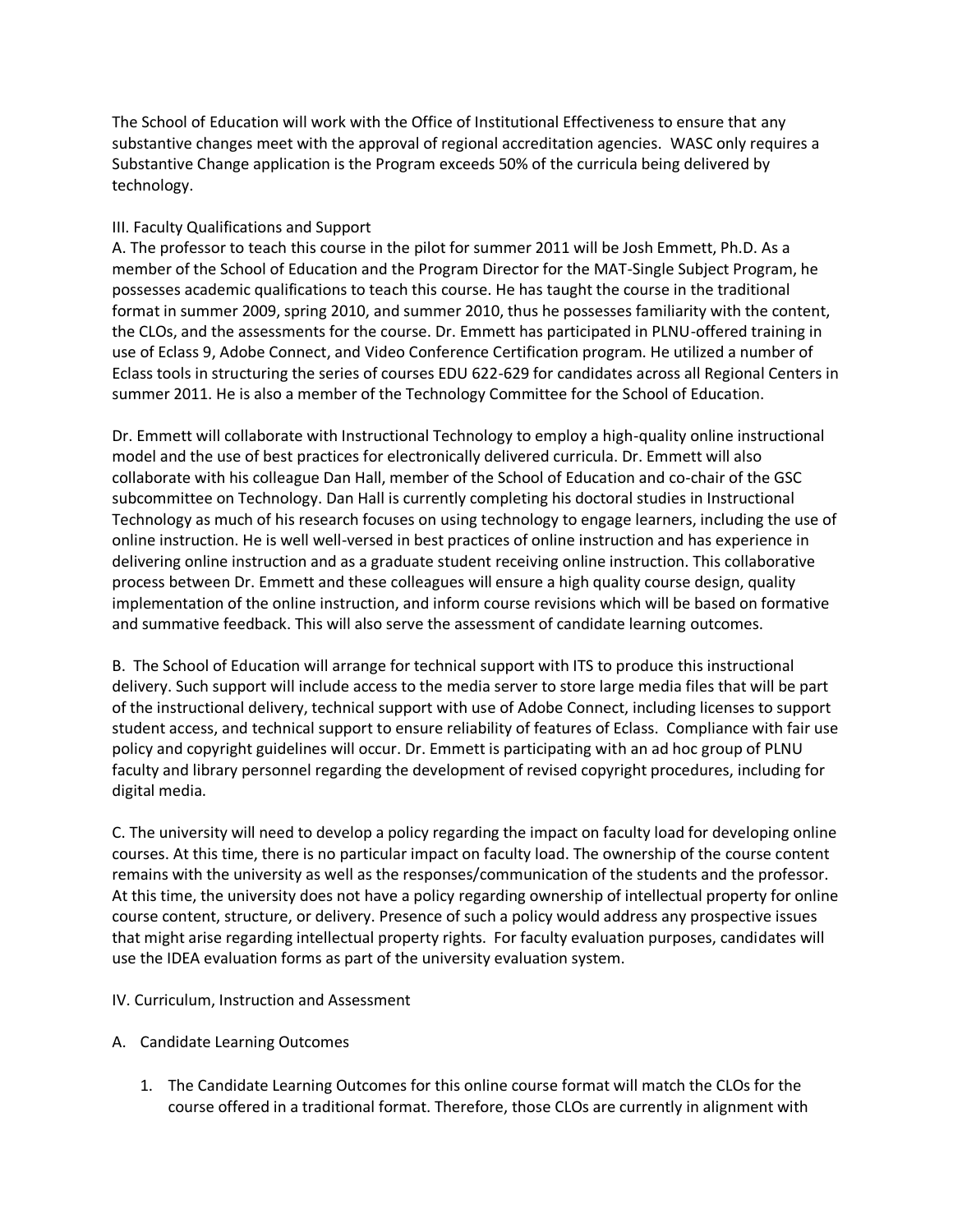ILOs and Program Learning Outcomes (PLOs) and are not subject to change as a result of this alternate format of delivery.

- 2. The content (including texts, journal articles, lectures, learning activities) will be consistent with the content provided for the course offered in the traditional format. Some modifications of the learning activities, such as use of collaboration tools in Eclass and use of asynchronous instruction will be needed. Concise, supportive, mini-lectures will be recorded via Adobe Connect technology with the video saved to the media server, and accessible to candidates through Eclass in an asynchronous form. Instruction using these brief lectures will integrate reflective writing by candidates, use of discussion boards, and webquests that support the content covered in the lectures. Such use of technology affords candidates the opportunity to engage with content at a pace that meets their learning styles. Rigor, as reflected in instructional time and demands on candidates' time should be consistent in both traditional and online formats.
- 3. Assessments used in the traditional format course will match those assessments used in the online course. The assessments of CLOs in the traditional format (various written assessments, participation in class learning experiences, and completion of the signature assignment) will be used in the online delivery of this course. Assessment rubrics, consistent with those used in the traditional format, will be used for evaluation of candidates' academic work in the online format as well. This consistency will support the ongoing evaluation and improvement process for this course.
- 4. Candidates will submit assignments through Eclass using their log in. This is the same process used in traditional class arrangements. Use of threaded discussions will serve as a significant means of interaction between professor and candidates as well as between candidates. Included in this will be group learning activities using collaboration tools in Eclass as the candidates reflect upon assigned texts and the course content to integrate new learning with their professional experience. The high degree of frequency of interaction will help ensure the integrity of candidate work and participation.
- 5. The Culminating Activity/Final assessment will involve candidates interacting in a one-on-one meeting with the instructor using video technology to demonstrate their knowledge of CLOs. Such technology could include use of Adobe Connect or a feature in the new video conference tools that allows connection from RCs to individual computers requiring only an internet connection. The use of video technology will allow the professor and candidate to have direct contact to ensure authentic participation. Candidates will reflect upon the instruction, texts, and group learning experiences to successfully complete this final assessment. An evaluation rubric will be used.
- B. Academic Instruction and Assessment
	- 1. The use of communication and collaboration tools in Eclass (such as Discussion Boards, Journals, and Groups) will be used for instructor-student and student-student interaction in this course. Expectations regarding frequency of interaction and extent of interaction will be specifically detailed in the course syllabus as standards for accountability. The design of the course rests on this regular, extensive interaction.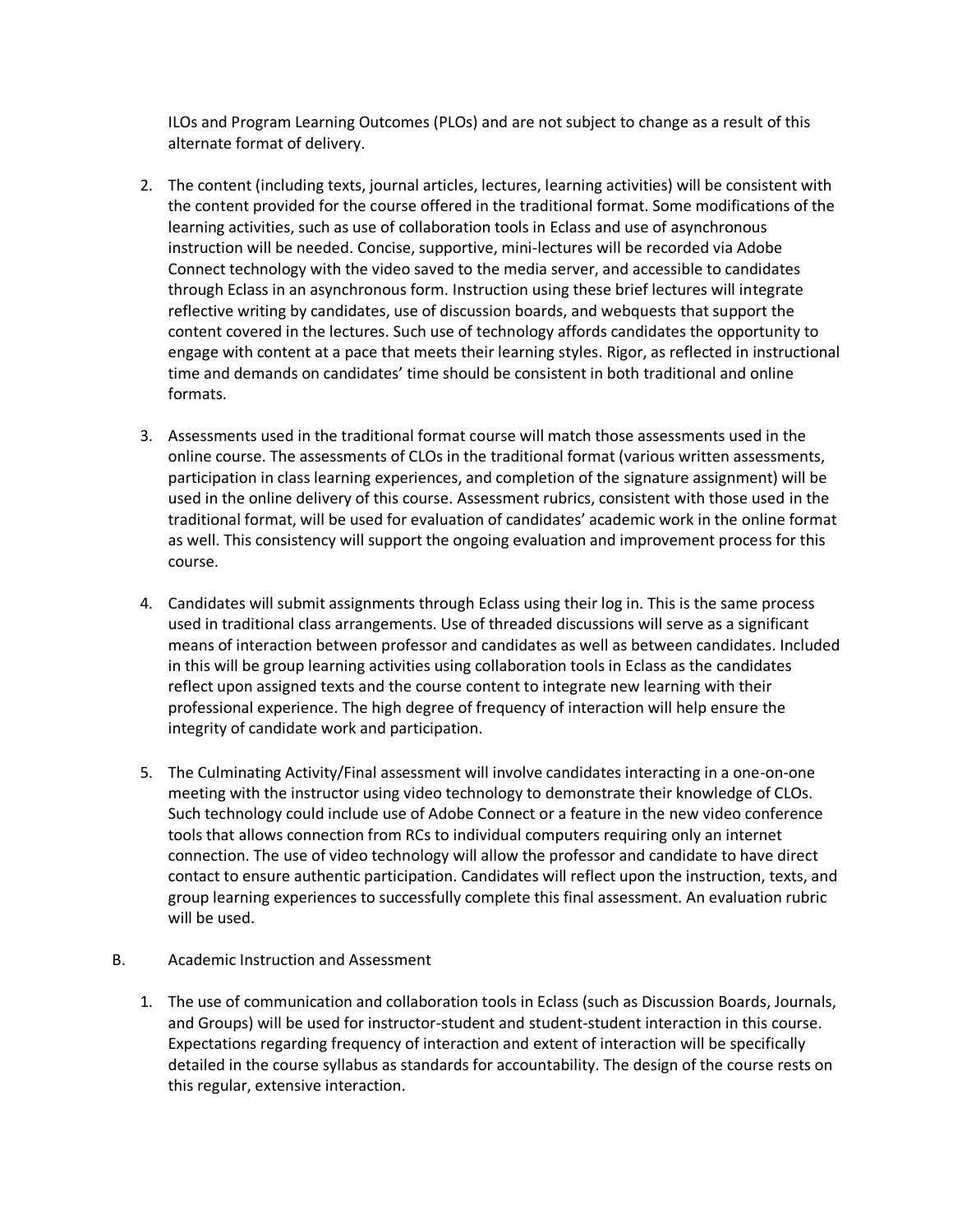2. As stated previously, matched assessments will be used for both the traditional course and the online course. Regular feedback to candidates from the instructor will serve as the catalyst for candidate engagement with the course. Additionally, peer feedback among candidates will provide other opportunities for engagement and promotion of critical thinking.

### V. Student Academic Support

### A. PLNU Community

A vital attribute of PLNU graduate education in the School of Education is the personal connection that candidates establish with their instructors and with other candidates. These connections offer support to candidates throughout the program and often serve as launching points for professional networking. Such a personal connection will remain a key component of this course offering. By engaging in group learning activities and threaded discussions that necessitate multiple contributions per week through Eclass, candidates can establish personal interaction with other candidates and with the instructor. In fact, anecdotal evidence from other Institutions of Higher Education reveal that candidates who embrace this learning format can develop even deeper personal connections through this type of interaction. Since many candidates in the Master's programs in the School of Education are working professionals, the frequency of personal interactions afforded in the online format (beyond a once-a-week class session in the traditional format) may more readily enrich these relationships. Colleagues who've used this virtual learning environment affirm that community can be more thoroughly supported through this learning environment than in the traditional format.

- B. Information, Orientation and Access
	- 1. Candidates enrolled in the online course will have access to library resources, the PLNU bookstore, Help Desk, and other technical support through the same means that all candidates enrolled in courses at the various Regional Centers experience. Candidates access these resources through the PLNU website and MY.POINTLOMA.EDU portal.
	- 2. Candidates enrolled in the online course will have access to administrative services including registration, admissions, and student financial services through the same means that all candidates enrolled in courses at the various Regional Centers experience. Candidates access these resources through the PLNU website, MY.POINTLOMA.EDU portal, and phone contact with personnel in these departments.
	- 3. Candidates enrolled in the online course will receive orientation training in the technology used for the course through an initial orientation session offered by use of Adobe Connect. The professor, Josh Emmett, will provide the training prior to the start of the course. The professor will also be available for regular office hours and for communication via phone, email, or Adobe Connect to support candidates with any issues that may arise regarding use of the learning technologies. Personnel from Information Technology will also provide Eclass orientation materials for candidates to support the use of these tools.
	- 4. Candidates enrolled in the online course will interact with their instructor and other candidates primarily through the communication tools in Eclass. When necessary, candidates will be able to communicate with the instructor through phone or through Adobe Connect using the webbased features available with this tool. Email will also serve as a key communication tool.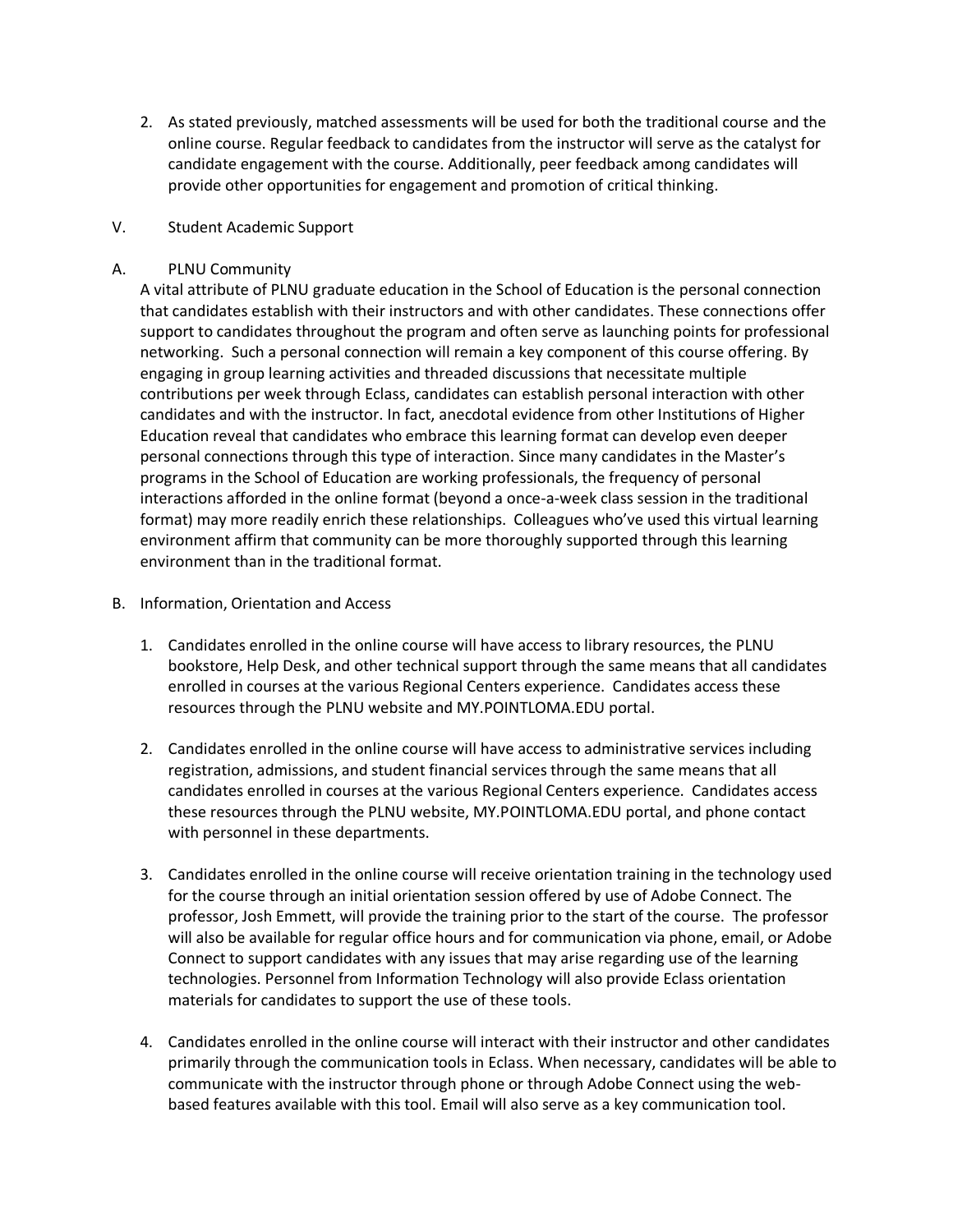- 5. Expectations for completion of all course requirements will be articulated through language in the course syllabus, timelines detailed in the communication tools in Eclass, time restrictions in place through features of Eclass, and personal communication from the instructor.
- 6. Accommodations for candidates with disabilities will be extended as with candidates enrolled in the traditional course design. To ensure that all candidates with disabilities have equal access to educational opportunities, graduate school policy, as articulated in the syllabus, will be implemented in consultation with the Academic Support Center (ASC) on the San Diego campus. Current practices employed in traditional format courses will be followed in cases where accommodations are necessary, including with the use of assistive technology. Provisions of the Americans with Disabilities Act will be followed in the design of this course to ensure access for all candidates who select this learning format. Instructional materials will be provided in an electronic format through Eclass Learning Management System for all candidates that can be modified to support individual candidate disabilities. Features of Eclass afford options for accessibility for candidates with disabilities.
- 7. All measures taken to protect candidate privacy under FERPA will be extended to candidates enrolled in the online course. The Grade Center feature in Eclass is password protected and available only to the candidate. Any evaluative communication between the professor and candidates will occur through private password restricted communication tools through Eclass or email. Candidate work products (assignments, quizzes, papers, etc.) will remain in the online storage within Eclass.

# **VI. Support from Administration and Academic Units at PLNU**

# A. Information Technology Services

The School of Education, and the instructor particularly, will work closely with ITS and Instructional Technology Specialists to realize the technology requirements to implement this course by accessing presently available resources and tools to design an effective instructional delivery.

1.

PLNU currently possesses the technology necessary to implement this course delivery. Use of available resources such as Eclass, Adobe Connect, Video Conference equipment at all Regional Centers, and the media server offer the foundation for this course delivery. No additional costs are anticipated. Josh Emmett is participating in a workgroup related to copyright issues and policy. Collaboration with library personnel will help ensure compliance with the anticipated Cabinet-approved copyright policy.

2.

- a. The School of Education and the professor particularly, will work closely with Instructional Technology Specialist regarding course/program design, copyright considerations regarding digital media, piloting, technical support, assessment, and ongoing oversight. The professor has collaborated with ITS and the Instructional Technology Specialists regarding effective and efficient use of digital media.
- b. The professor will work closely with Instructional Technology Specialists to engage in support and training to teach a course in the online format. Also, collaboration with Dan Hall, member of the School of Education, will support the capacity of the professor to effectively deliver the course.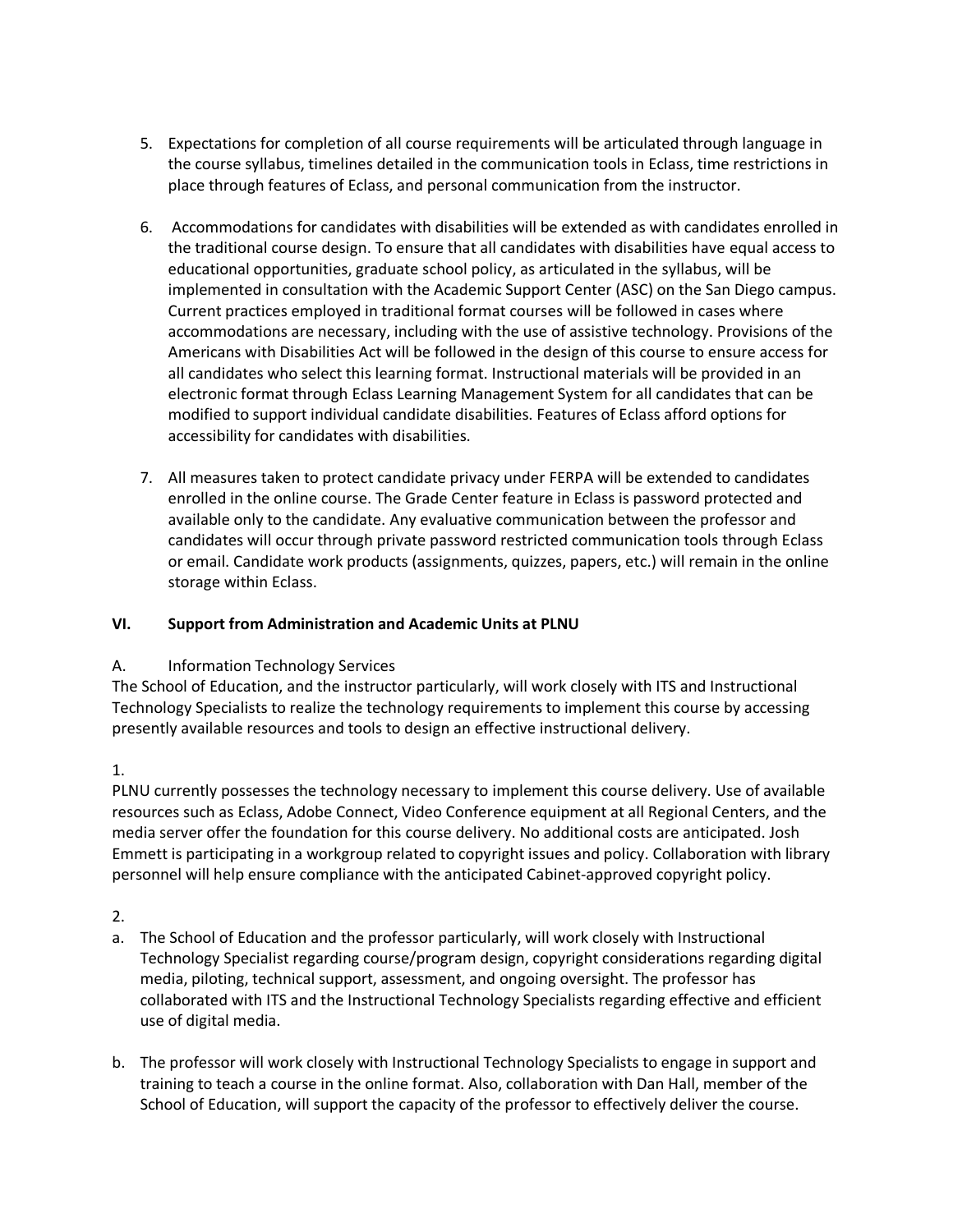c. The delivery of the course will be provided in pedagogically appropriate manner. Although the candidate learning outcomes and assessments will match those of the traditional format course, the organization of the online course will have a modified design. Tools in Eclass will be utilized for much of the instructional design including dissemination of selected course readings, display of course content, instructions regarding course assignments and assessments, group collaboration, and instructor-to-candidate interaction. Group learning experiences will be facilitated through the collaboration tools. Instructor delivery will be extended through pre-recorded vignettes using presentation tools in Adobe Connect. Candidates will construct journals in Eclass for direct interaction with the instructor and use the Threaded Discussions feature for interaction with all candidates in the course. Submission of signature assignment(s) will be made through TaskStream.

B. School of Education will meet with Graduate Admissions and Marketing and Creative Services to determine any additional support or resources that may be required for the online delivery of this course. At this time, we do not anticipate a need for an increase in tuition. There are no anticipated impacts on the enrollment for the program.

C. School of Education and particularly the instructor will work with the Office of Institutional Effectiveness to review the alignment of the online course delivery with the assessment of student learning outcomes and institutional learning outcomes as well as program learning outcomes.

1. As part of the evaluation and ongoing improvement process, comparisons between the online delivery and the traditional delivery can be conducted on a number of possible metrics.

Comparison data can include:

- assessment of candidate learning outcomes through common assignments used in both the  $\bullet$ traditional format section and the online format section.
- surveys of candidate satisfaction—both IDEA course evaluations and survey of candidate satisfaction with the online format.
- feedback from the professor. The professor will draft a critique of the instructional experience using the online format. To enhance the evaluation, feedback from Dan Hall on the course materials and delivery would enrich this process.
- student competency with communication, comprehension, and analysis will occur through the assessments included in the course.
- $\bullet$ Since there will be no additional costs incurred by the university to offer this course in this format, the level of cost effectiveness will be in the university's favor. Some marginal cost savings may be realized through the use of the online delivery as the cost of classroom space, energy usage, and facility demands will be reduced. Cost saving to the candidates can be realized by a reduction in travel expense through commuting to campus.
- 2. The online delivery of this course will have minimal impact on the administration of the School of Education program. The candidate learner outcomes and assessments will remain the same as the traditional course format and faculty load will not be impacted by this offering.
- D. The School of Education will work with the Office of Records to make sure the online delivery of the course is consistent with the Universities policies concerning articulation, transfer credit, transcript, course equivalency, and course substitutions.